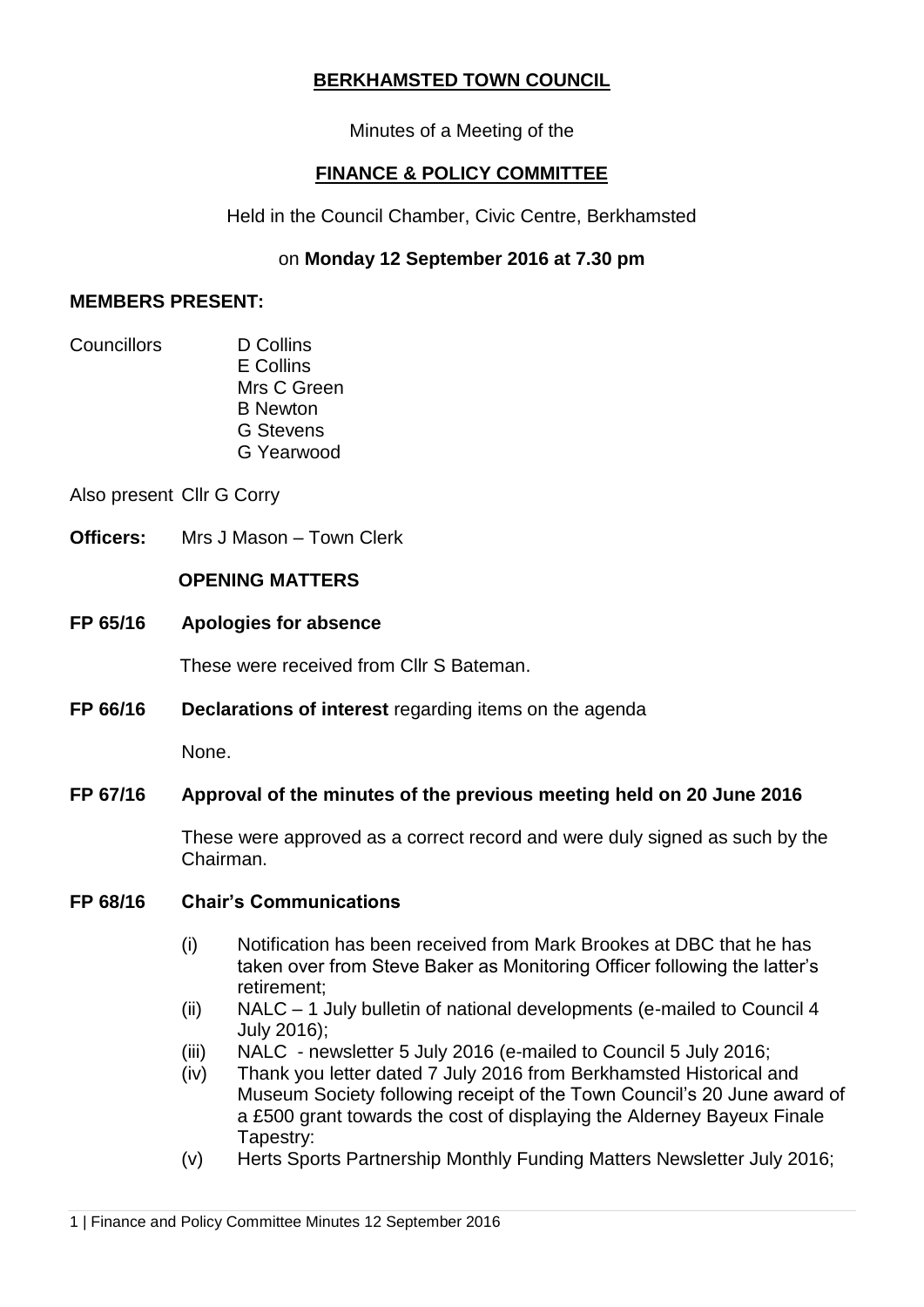- (vi) David Barlow's 15 July e-mail advertising the County Council's locality budget scheme and inviting applications (e-mailed to Council 31 August 2016);
- (vii) DBC Town and Parish Council Conference is on Friday 25 November 2016. Sharon Collins would like the Town Council to let her know if there are any items it would wish to raise (see e-mail sent to Councillors on 31 August 2016);
- (viii) BCC Newsletter Berkhamsted District Chamber of Commerce Newsletter July/August 2016 ( e-mailed to Council 22 July 2016);
- (ix) HCC Press Officer's 1 August e-mail announcing the release of the annual report;
- (x) Gossoms End community in-patients beds: It was noted that the issues raised in the Town Clerk's 9 September letter to David Law and Cameron Ward would be discussed further at the Full Council meeting on 26 September 2016.

### **FP 69/16 Suspension Standing Orders to allow public participation**

Not applicable because no members of the public were present.

### **FINANCIAL MATTERS**

#### **FP 70 /16 Grant Applications – to consider the following:**

(i) Berkhamsted Chamber of Commerce: Application for £1,000 towards the cost of a project to introduce the Young Enterprise Scheme into primary schools in Berkhamsted. The aim is to establish an understanding of work, finance and enterprise whilst developing numeracy, communication and teamwork. Estimated total cost of project is £8,000.

Committee members will recall that the papers for this application were circulated for consideration at the 20 June 2016 meeting (minute FP 54/16 (ii) refers. Additional information submitted by the Chamber of Commerce had been received.

Cllr Green proposed, Cllr D Collins seconded and it was unanimously

### **RESOLVED**

that a grant of £500 should be paid towards the costs outlined above. This payment is made under s137 of the Local Government Act 1972.

(ii) Chiltern Open Air Museum (COAM): Application for £800 towards the cost of expanding the potential of the historic buildings and machinery on site to create new Science and Technology workshops for Key Stage 2 pupils from September 2016 and for family Terrific Tuesdays. Estimated total cost of project is £2,260.

Committee members recalled that the papers for this application were circulated for consideration at the 20 June 2016 meeting (minute FP 54/16 (v) refers). Additional information submitted by COAM is attached.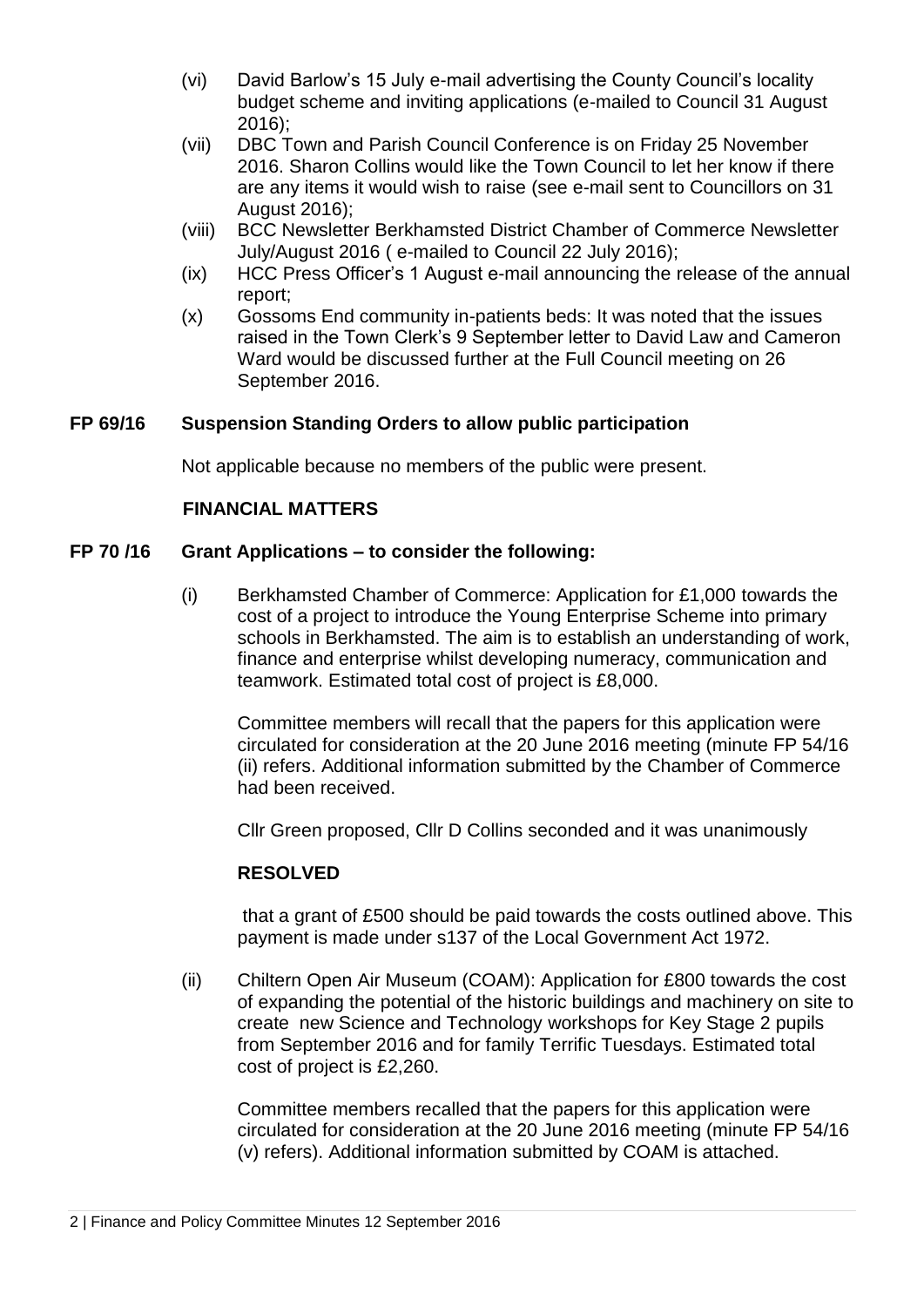It was

### **RESOLVED**

That a grant of £300 should be paid towards the costs outlined in the application. This payment is made under s137 of the Local Government Act 1972.

(iii) Sunnyside Rural Trust: Application for £1,000 towards the cost of a new greenhouse to propagate seeds and grow small fruit, vegetable, herb and salad plants. These will be planted out in the allotments by trainees and turned into meals for vulnerable young people and adults. Application attached.

It was proposed by Cllr D Collins, seconded by Cllr C Green and unanimously

### **RESOLVED**

That a grant of £500 be paid towards the costs outlined above. (This payment is made under s137 of the Local Government Act 1972.)

(iv) Northchurch United Charities: Application for £450 towards the cost of enabling community groups to provide support to those disabled or disadvantaged due to age, health or difficult circumstances. Application attached.

It was

### **RESOLVED**

That a grant of £450 should be paid towards the costs of the groups and clubs outlined in the application.

### **FP 71/16 Funding for the repainting of signs by the Canal – proposal arising from the Canal and Riverside Partnership meeting held on 17 August 2016**

It had been proposed by CARP that £250 each should be donated by Berkhamsted Town Council and Berkhamsted Citizens Association together with a funding application for £250 to be made by BTC to the Berkhamsted Community Partnership, giving a total of £750.

It was

### **RESOLVED**

to support a joint funding initiative to undertake sign repainting work by submitting the application and contributing £250. BCP and BCA have already agreed to donate their respective contributions.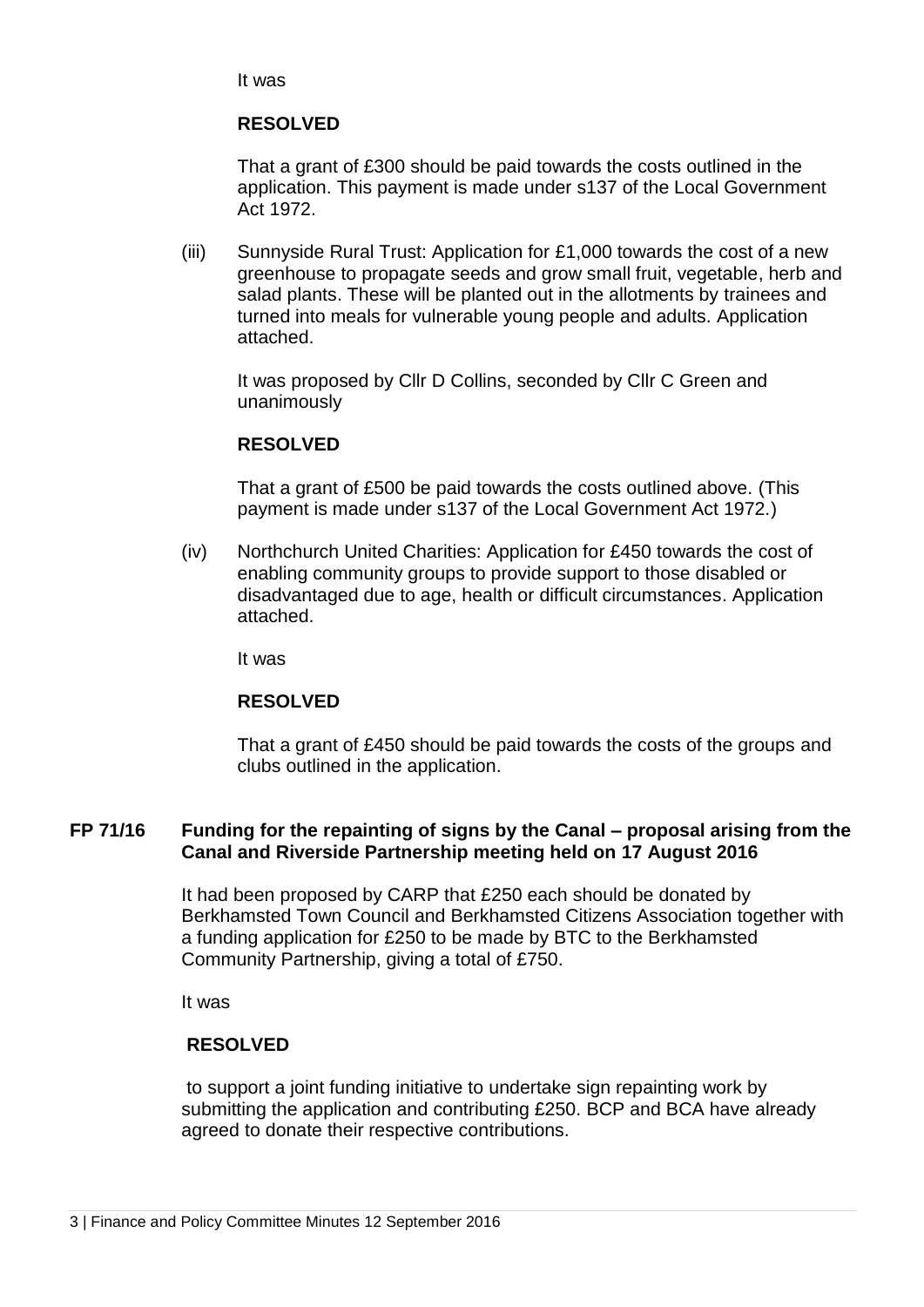### **FP72/16 Procurement of a digital projector for use in the Council Chamber**

- (i) The Town Clerk reported that following a number of occasions recently when a projector had been required, she had been investigating the various models available and was also awaiting a response from DBC about possible suppliers. It was also suggested she consult HAPTC and the Suffolk Association of Local Councils.
- (ii) Following a discussion it was **RESOLVED** that a projector should be purchased once the Town Clerk had completed her investigations and reported back to the next meeting with a recommendation on make and model.

### **FP 73 /16 Income and Expenditure including Receipts and Payments Schedule**

- (i) The Income and Expenditure and Variance Analysis at 31 July 2016 were noted and approved.
- (ii) The Receipts and Payments Schedule for the period 1 June 2016 31 July 2016 has been sent to Cllrs D Collins and G Stevens for scrutiny. The accuracy of the schedule was approved.

### **FP 74/16 Appointment of accountant to help with Year End and Annual Return**

It was **noted** that Beverley Porter of Freelance Business Services is no longer able to assist with this work. It was **RESOLVED** that the Town Clerk will investigate other options and report back to the next meeting with a recommendation.

### **FP 75/16 Appointment of Auditors for the current financial year**

It was **RESOLVED** that the following organisations be confirmed as the Town Council's appointed auditors:

- (i) Internal Auditor: Auditing Solutions Ltd, Clackerbrook Farm, 46 The Common, Bromham SN15 2JJ.
- (ii) External Auditor: BDO LLP, Arcadia House, Maritime Walk Ocean Village, Southampton SO14 3TL

# **POLICY MATTERS**

# **FP 76 /16 Land at Lombardy Drive**

It was **noted** that the Town Council representatives have signed the transfer documents and the solicitor has now returned these documents to Taylor Wimpey to sign.

# **FP 77 /16 Revised Standing Orders**

The revised Standing Orders dated September 2016 were received and adopted subject to minor amendments and the inclusion of the Allotment Management Team Constitution. The Town Clerk will make these amendments, issue a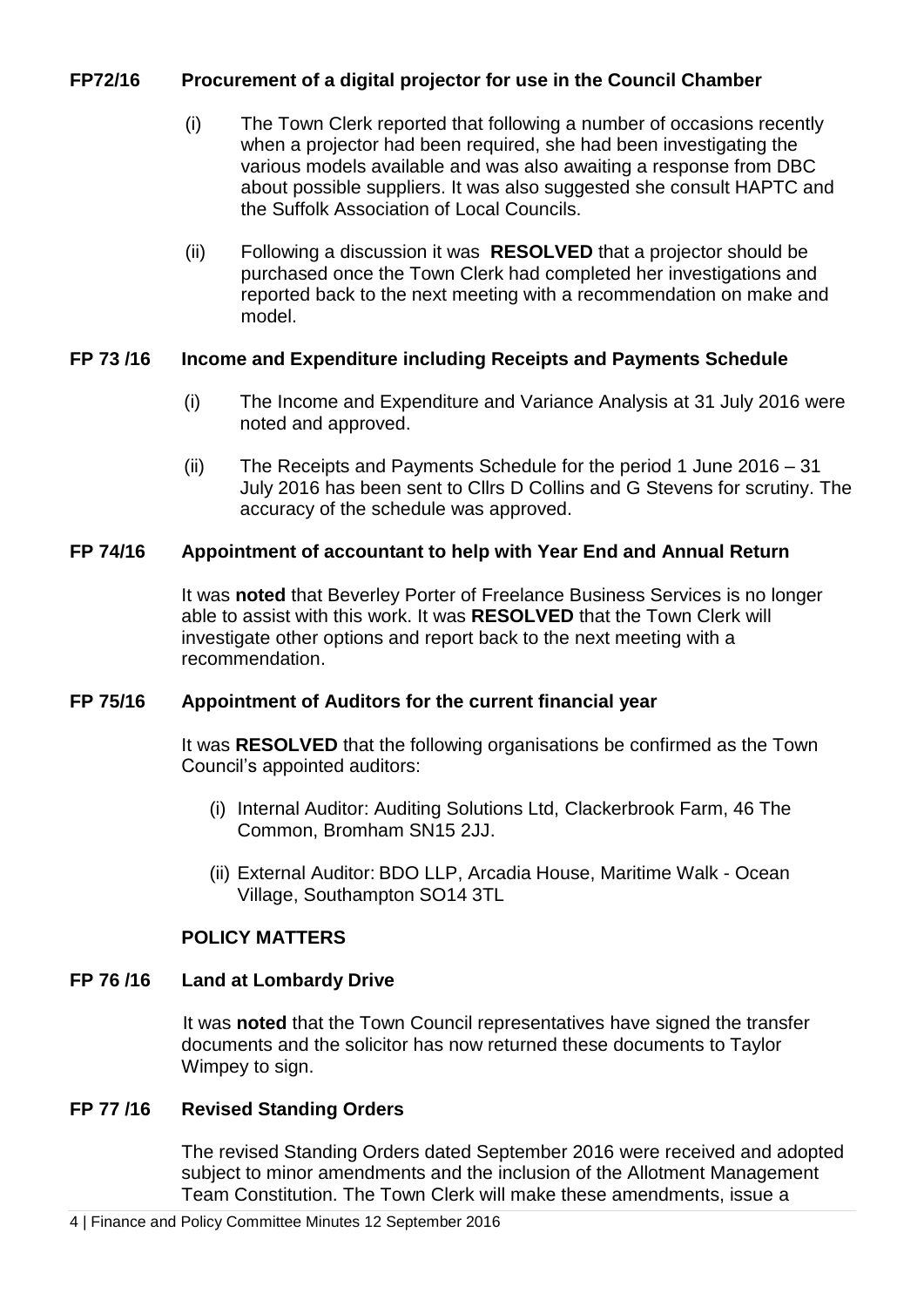revised copy to each councillor and post the document on the website. Standing Orders will be reviewed annually or as required by legislation or changes at the Town Council.

# **WORKING PARTY/GROUP REPORTS**

- **FP 78 /16** To **receive** any reports from other Working Parties and Groups since the meeting of the F & P Committee on 11 April 2016:
	- (i) Communications Working Group *To review and agree the membership of this group*: It was **agreed** that the meeting previously scheduled by the group for Wednesday 21 September 2016 at 7.30 pm should go ahead. Membership will be Cllrs Beardshaw, Stevens and D Collins although all Councillors are invited to attend should they wish.
	- (ii) Festival of Light Working Party *To receive a verbal report by the Clerk on progress with this year's arrangements with particular reference to issues with Christmas lighting and the premises licence:* A meeting had been held on 26 July and the next was scheduled for 13 September. In the interim, problems had emerged with the lighting configuration in that HCC had stated that they would not licence festoons supplied via catenary cables from lighting columns. A meeting had taken place with the Ringways officer in charge and the Clerk was meeting with the portfolio holder later in the week. If the issue cannot be resolved the lighting contractor will propose alternative solutions which would come at an additional cost. Turning to the premises licence, the Town Clerk reported that it had been agreed with the working group and CAD that the licence should be in the name of Berkhamsted Town Council and she had recently submitted an application to DBC licensing department and Herts Constabulary to change the name(s) on the licence. Finally, volunteers were needed to serve refreshments to the various volunteers. Cllrs Green, Cllr D Collins and Cllr E Collins agreed to help on the day (Sunday 27 November 2016).

# **YOUTH MATTERS**

### **FP 79 /16 Youth Town Council**

It was **noted** that meetings had been held on 6 July 2016 and 7 September 2016. The minutes, which had been previously circulated, were received and adopted. Cllr Stevens advised that there were two issues arising to be raised with Dacorum Borough Council. First, the YTC had suggested that a competition should be help to turn unsightly graffiti at the skate park into art work. Secondly, and also at the skate park, a new bin was requested adjacent to the lighting column. Cllr D Collins agreed to raise both these issue with the appropriate colleagues at DBC.

# **MEETING DATES**

**FP 80/16** The revised schedule of meeting dates showing the new Annual Town Meeting date (now 30 March 2017) was circulated, received and adopted.